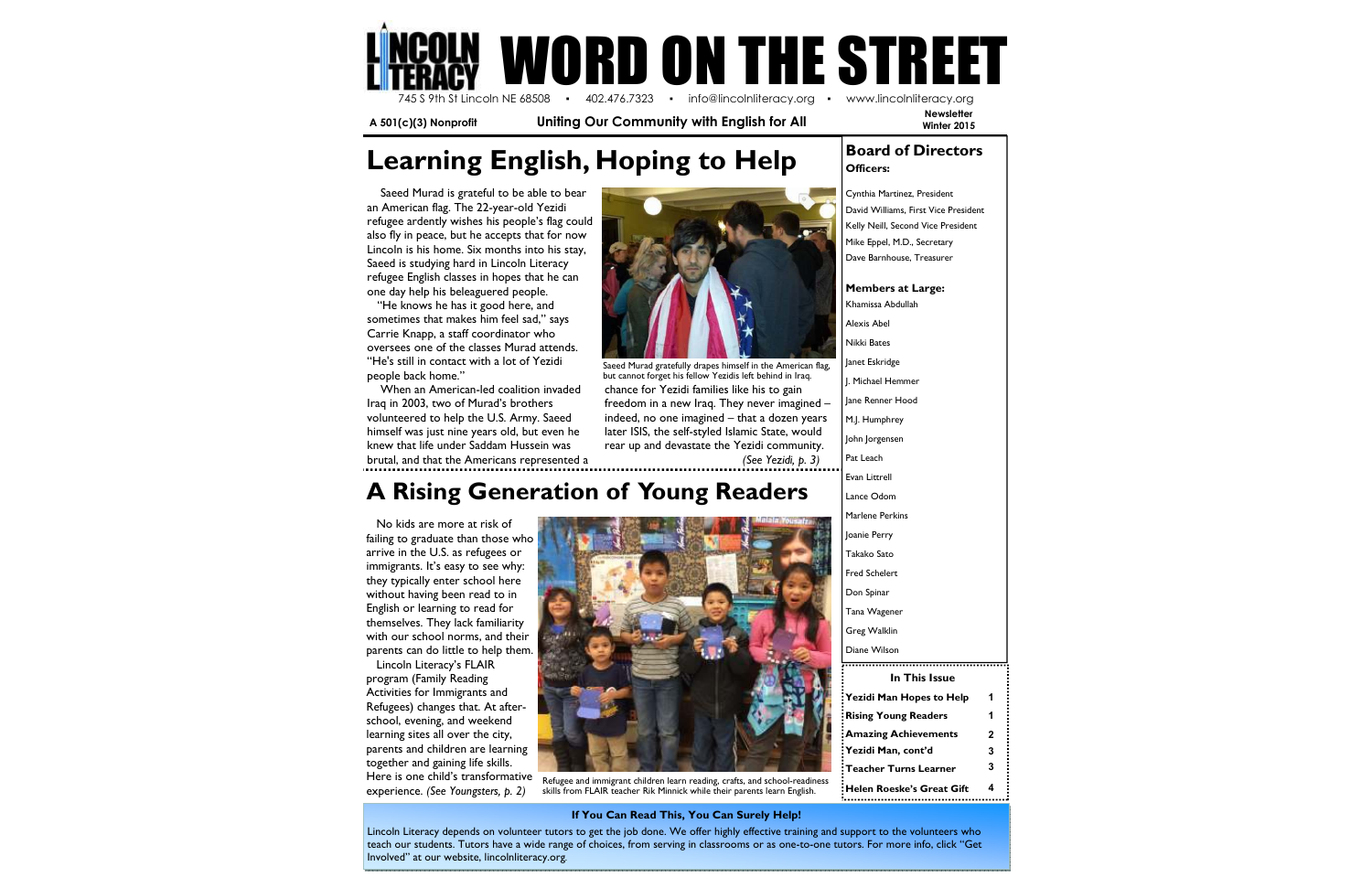#### *Page 2* **Word on the Street**

 At the start of our fall semester a four-year old little boy named Raul (pseudonym) came with his mom to our new Park Middle School FLAIR program on Tuesday afternoons. He didn't making friends with another Spanish-speaking boy, Arturo know a word of English. Raul played alone with toys we offered but refused to join in the FLAIR class. He showed his disapproval with a flood of tears.

 Finally, volunteer intern Terra Garay broke the ice by speaking to him in his native Spanish. She then coaxed Raul into (pseudonym). Even though he's a bit younger than Raul, Arturo is bold, brassy, and always willing to come to FLAIR class. Soon, Raul and Arturo became inseparable. This meant that Raul became a regular participant in the FLAIR class. On the other hand, having a buddy can have its drawbacks. Arturo didn't like to share the attention of his new friend with Rik, our FLAIR lead teacher, so he would constantly try to distract Raul.

 Raul, on the other hand, was a perfectly attentive, wellbehaved student on his own. It's a classic teacher's dilemma, Rik says. "If we tried to send Arturo away for misbehaving, Raul thought that he needed to leave too."

 As in politics, teaching is often the art of compromise. Rik, a certified elementary-school teacher who finds himself working with children from all over the world who are often well under the entry age for kindergarten, eventually found a way forward. "To keep Raul around," he said, "We were more permissive of

- ◆ Give to Lincoln Day Rocked! The community pitched in and presented Lincoln Literacy with nearly \$60,000 in a single day, putting us 6th among all the nonprofits competing for contributions that day.
- ♦ Refugees Learned English & Landed Jobs! F'rinstance, Miriam, who had been working part-time in our childcare, got a job with Younkers. Ahmed got hired at Wal-Mart. We hate-love losing students this way.
- ♦ We made the Peter Kiewit Foundation Challenge! The Omaha-based foundation offered us \$15,000 if wecould raise \$105,000 by Sept. 15. We did it by Aug. 15!
- ♦ L Magazine did a splash on our Reading Rainbow Dinner.
- ♦ Farid passed the driver's license exam in English and is now able to drive his parents to their jobs.
	- Scrabble Scramble Hit New Heights! The food was fantastic, the competition furious, and the fundraising spectacular. We raised over \$17,000.

Arturo's mischievous mannerisms." It worked. Both are gaining more than either would without each other. Raul understands some English and can

 repeat words. "Where we used to have to say '*dice,*' the Spanish word for 'say' to get him to repeat something, now I can just ask in English," Rik says. Just before Thanksgiving, Raul passed a milestone: He said his first complete sentence in English. Arturo is coming right

 alongside his buddy. Arturo's older sisters, who often join in, are astonished to find their little brother is using English. "They used to tell me, 'He only speaks Spanish," Rik recalls. FLAIR proved them wrong.

This year has been outstanding in so many ways. A few highlights:

### ♦ **Youngsters Learn English, Reading, and Friendship's Fun**

Continued from Page 1



Lizeth and Leslie, two generations of Espinozas, learn together in FLAIR.



Amid fun and mischief, the boys make progress.

# **2015: A Year of Amazing Achievements**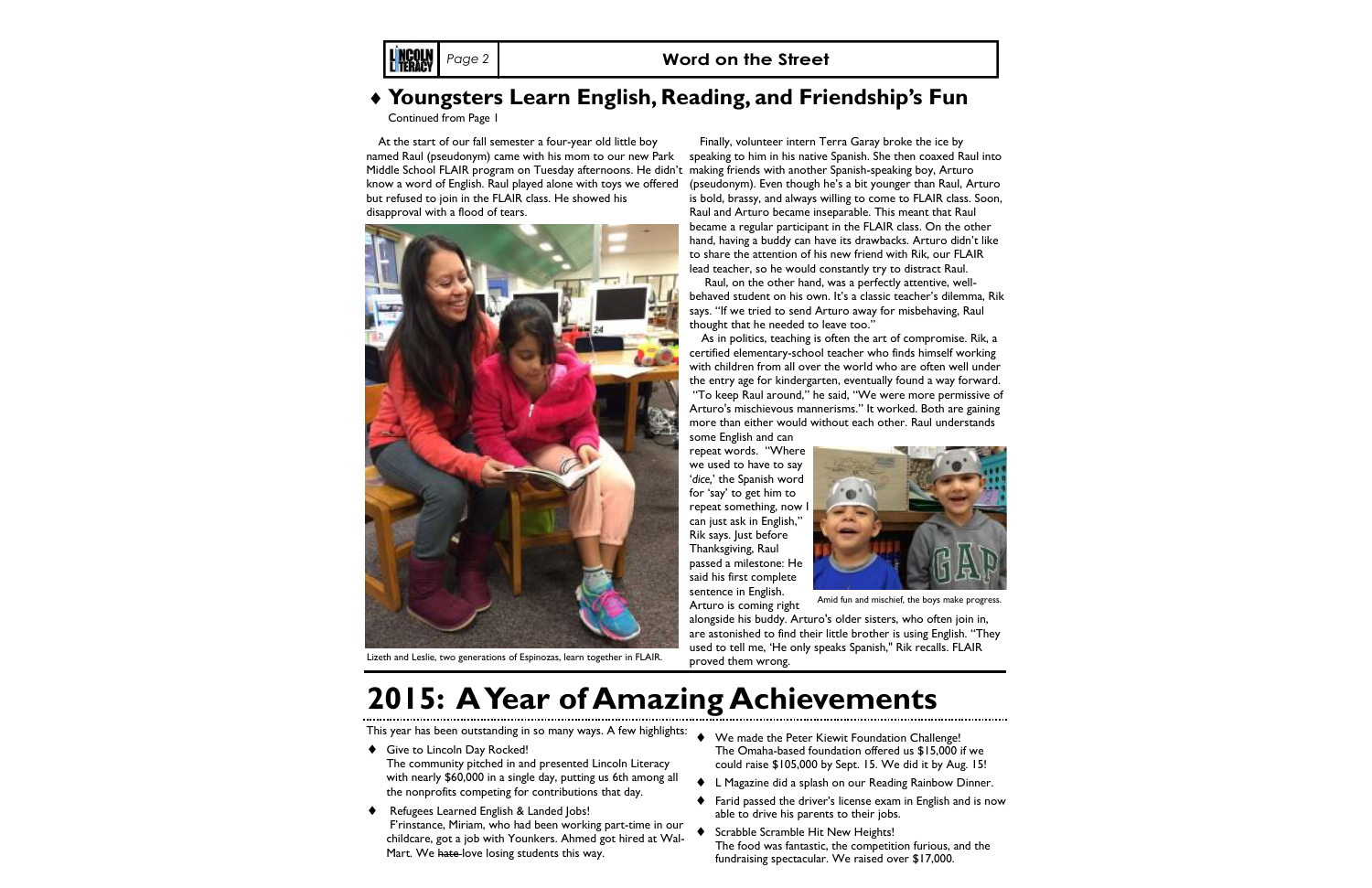### ♦ **Driven from Home by ISIS, Yezidi Man Pursues Learning to Help Others**

Continued from p. 1

 As tens of thousands of Yezidis, an ancient minority with a religion all their own, fled the ISIS onslaught, Saeed's family sought refuge. His older brothers' service to the U.S. military opened the way for them to be resettled here in Lincoln, one six years ago and the other three. Eventually, Saeed and the rest of his family were able to obtain refugee status and join their brothers here.

 His mother and father work at the Good Neighbor Community Center. Four younger siblings attend North Star High, and another is at Belmont Elementary. Saeed arrived in June, and on his older brothers' advice started studying English at Lincoln Literacy. They're sure he's college material. Before the ISIS troubles began, he was doing well in biology, chemistry, math and physics. Saeed dreams of going to university and being an intercollegiate soccer player. Eventually, he'd like to become a pharmacist and use those skills to relieve pain and heal sickness.

 But first he must conquer English. Saeed attends Lincoln Literacy's Refugee Entry Class for recent arrivals, funded by a Refugee Social Services grant from the Nebraska Department of Health and Human Services. He's been doubling down by taking an additional Lincoln Literacy class with award-winning volunteer tutor Robin Westhoff.

 The effort has paid off. In half the usual time, Saeed has jumped more than a level in his English ability. And the sadness over his people's suffering occasionally lifts. "It's fun to see him with other students," Knapp remarks. "They're supportive of each other, and they like to joke around."



**Lincoln Literacy's Newsletter** *Page 3* In Lincoln, Saeed Murad holds the Yezidi flag he cannot fly in Iraq. This fall, she resumed English studies in several Lincoln Literacy classes, but also began taking the GED preparation classes offered by El Centro. By late fall, she felt ready to take the high school equivalency exam. There was just fortable working on a computer. "If I took it on a computer, I don't think I could answer fast enough to pass the ex- Garcia located a testing center in Mississippi that still offers the exam on paper. She and a friend planned to drive That's when Winter Storm Cara hit. The trip had to be scrubbed, but Garcia remains determined. Saeed and his fellow refugee students recently had a good laugh over something most Americans would not regard as funny at all: food. As part of the acculturation that comes along with Lincoln Literacy English classes, volunteer tutors brought in a Thanksgiving feast to share with students. Much of it was new to them, but for some reason the green bean casserole evoked much mirth. All part of the intercultural learning experience, Laura Campbell, the volunteer tutor who brought it, said. When the laughter fades, Saeed's sense of purpose remains. "I am thankful for America. I don't want to get rich here," he says, "I just want to find a way to help my people."



Libby Garcia and Nathaly.

Her American education odyssey began with Lincoln Liter- am," she told Rojo. to our family literacy classes run in concert with the Lincoln  $\,$  all the way there just before Thanksgiving. acy's English classes at El Centro de las Americas. Soon, she joined our afterschool classes at Culler Middle School as well. In the summer, Garcia brought her daughter Nathaly City Libraries.

one catch. Garcia doesn't yet feel com-

"Libby is very motivated," Rojo observed. "She provides a girl," she said. "And I would love to teach great example to other students in the class."

 "I want to be a good example to my again.

 If not for an ice storm, Libby Garcia might already have her GED. The immigrant mother already earned a teaching degree in her native Guatemala. Since moving to Nebraska with her husband and daughter in January of this year, she has realized that she must start all over.

 "I would love to be a teacher here as well," she told Lincoln Literacy ELL Coordinator Sandra Rojo. "But first I have to learn enough English, then get a GED and go to a U.S. college."

 Rojo, an immigrant from Mexico who started out as an English language learner at Lincoln Literacy herself, says that Garcia is a hard-working student.

### **Guatemalan Teacher Hopes to Earn Another Credential**